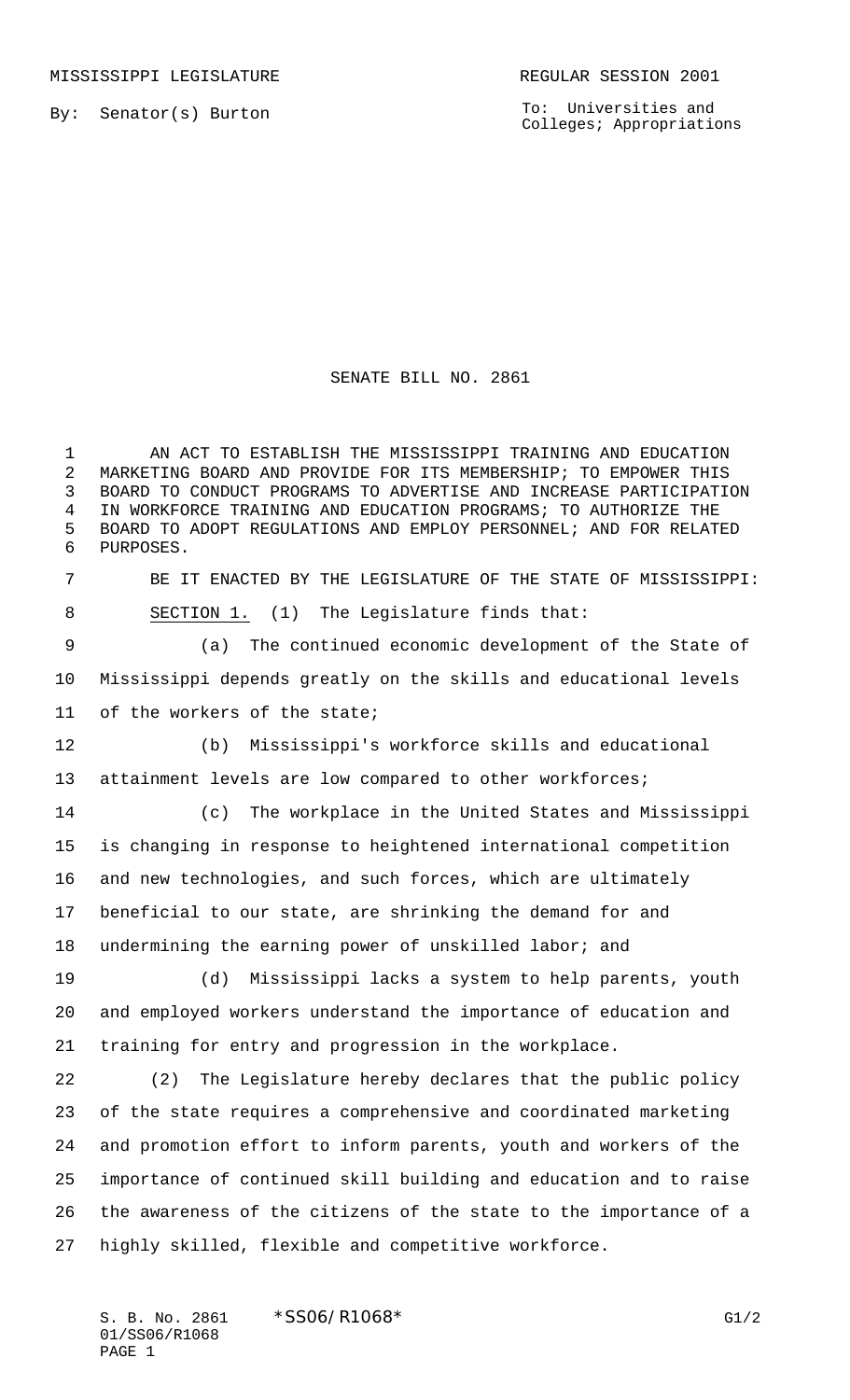(3) There is hereby created the Mississippi Training and Education Marketing Board to be domiciled in the capital city of the state. The board shall be composed of fifteen (15) members: one (1) member shall be the Commissioner of Higher Education, or his designee; one (1) member shall be the Executive Director of the State Board for Community and Junior Colleges, or his designee; one (1) member shall be the State Superintendent of Education, or his designee; one (1) member shall be the private sector Co-Chair of the State Workforce Development Council; one (1) member shall be the Chairman of the Mississippi Education Council; ten (10) members shall be composed of (a) representatives of business in the state who are owners of business, chief executives or operating officers of business, (b) representatives of secondary and postsecondary educational institutions, (c) representatives of organizations that have experience with respect to youth activities, and (d) representatives of organizations that have experience and expertise with respect to workforce skills development. A majority of the members of the state board shall be representatives of business. The members of the board shall represent diverse regions of the state and diverse population groups of the state. The appointment of the members of the board shall be made by the Governor of the State of Mississippi with the advise and consent of the Senate. All appointments shall be made within sixty (60) days after the effective date of this act, for terms of six (6) years. Each member shall serve after the completion of his term until the successor is appointed and duly qualified. Each vacancy shall be filled by appointment for the unexpired term. The chairman shall be designated by the Governor from among its members.

S. B. No. 2861 \*SS06/R1068\* 01/SS06/R1068 PAGE 2 (4) A majority of the members of the board shall constitute a quorum for the transaction of all business and the carrying out of the duties of the board. No member shall receive any salary but each member shall receive per diem compensation as authorized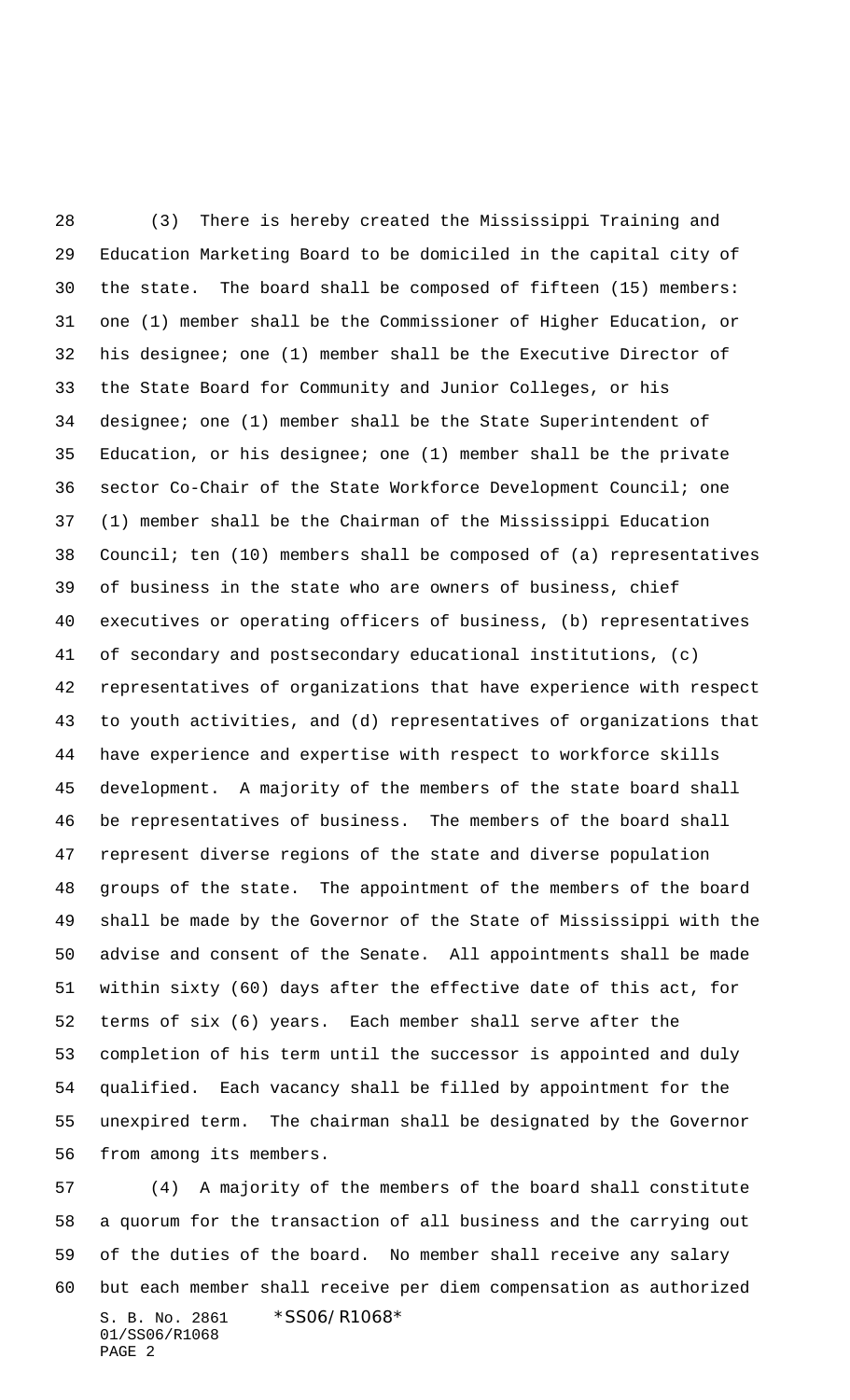in Section 25-3-69 and shall be reimbursed for expenses in the manner and amount specified in Section 25-3-41. The board shall meet on the call of its chairman or at the request of a majority of its members, but in any event the board shall meet not less than four (4) times in each year.

 (5) The Mississippi Training and Education Marketing Board shall be and is hereby declared and created a corporate body. The board shall have the power to contract and be contracted with and shall have and possess all the powers of a body corporate for all purposes necessary for fully carrying out the provisions of this article. The board shall adopt a corporate seal by which it shall authenticate its proceedings. Copies of the proceedings, records and acts of the board and certificates purporting to relate the facts concerning such proceedings, records and acts signed by the chairman of the board and authenticated by said seal shall be prima facie evidence thereof in all courts of the state.

 (6) The board shall plan and conduct campaigns for advertising parent, student and worker information and promotion to increase the participating in training and education programs, to make aware career and job skill and education requirements, trends earning potentials, advancements and other such relevant information. The board may contract for any advertising parent, student and worker information and promotion services. To accomplish such purposes the board shall have power and it shall be the duty of the board to disseminate information:

86 (a) Relating to training and education programs within the state and nation and the importance thereof in the selection of careers and jobs.

 (b) On the various economic aspects relating to the careers and job trends and opportunities in Mississippi.

 (c) To decide upon some distinctive and suggestive emblem for Mississippi trained and educated workers and to promote

S. B. No. 2861 \*SS06/R1068\* 01/SS06/R1068 PAGE 3